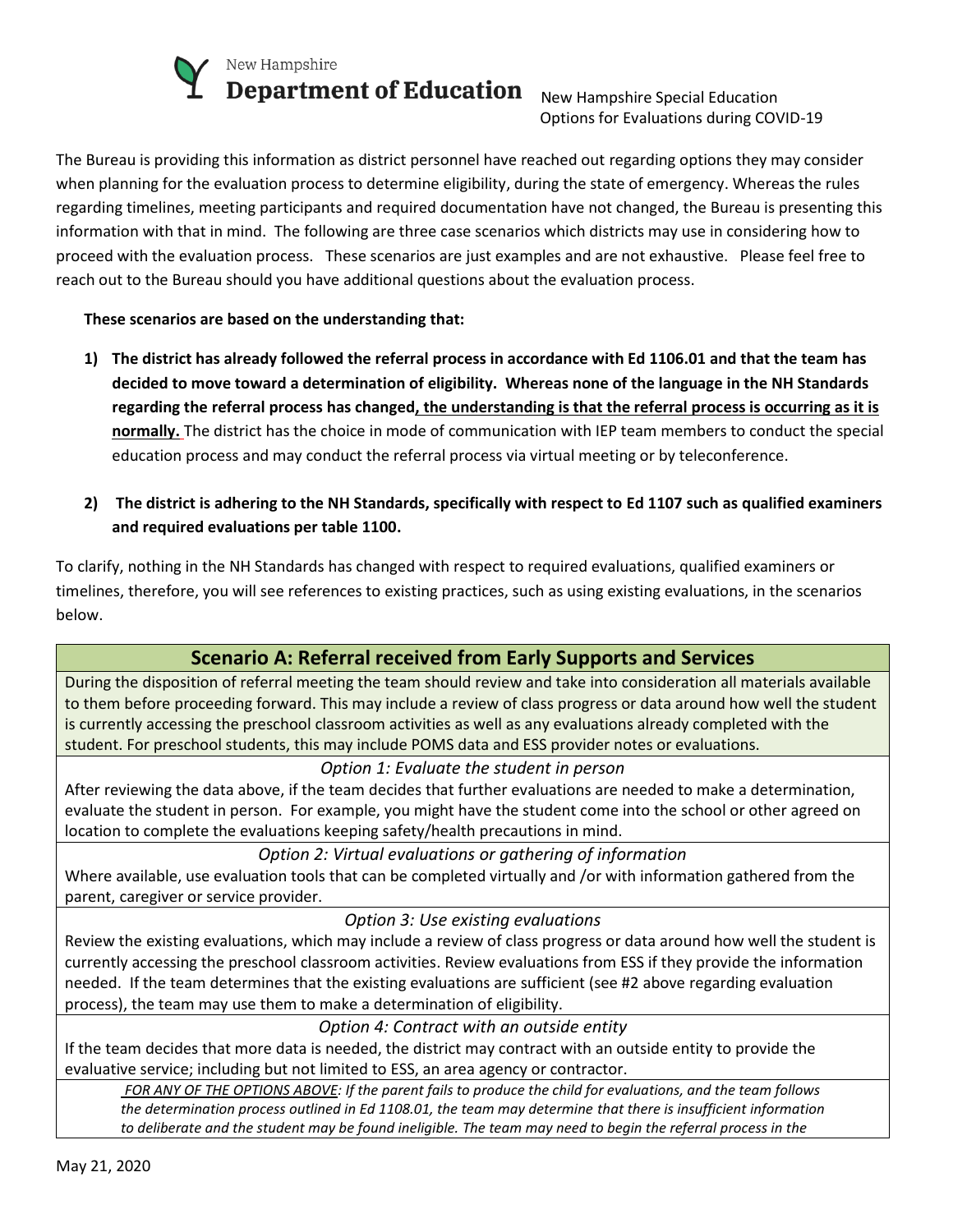

*future, if the student is referred again.*

# **Scenario B: New Referral**

During the disposition of referral meeting the team should review and take into consideration all materials available to them before proceeding forward. This may include a review of class progress or data around how well the student is currently accessing the general curriculum, as well as any evaluations already completed with the student.

### *Option 1: Evaluate the student in person*

After reviewing the data above, if the team decides that further evaluations are needed to make a determination, evaluate the student in person. For example, you might have the student come into the school or other agreed on location to complete the evaluations keeping safety/health precautions in mind.

# *Option 2: Virtual evaluations or gathering of information*

Where available, use evaluation tools that can be completed virtually and /or with information gathered from the parent, caregiver or service provider.

### *Option 3: Use existing evaluations*

Review the existing evaluations, which may include a review of class progress or data around how well the student is currently accessing the general curriculum. Review evaluations if they provide the information needed. If the team determines that the existing evaluations are sufficient in describing relevant functional, developmental, and academic information about the child (see #2 at the top regarding evaluation process), the team may use them to make a determination of eligibility.

#### *Option 4: Contract with an outside entity*

If the team decides that more data is needed, the district may contract with an outside entity to provide the evaluative service; including but not limited to area agencies or contractors.

*FOR ANY OF THE OPTIONS ABOVE: If the parent fails to produce the child for evaluations, and the team follows the determination process outlined in Ed 1108.01, the team may determine that there is insufficient information* to deliberate and the student may be found ineligible. The team may need to begin the referral process in the *future, if the student is referred again.*

# **Scenario C: Reevaluation**

During the evaluation planning meeting the team should review and take into consideration all materials available to them before proceeding forward. This may include a review of class progress or data around how well the student is currently accessing the general curriculum, as well as any evaluations already completed with the student.

#### *Option 1: Evaluate the student in person*

After reviewing the data above, if the team decides that further evaluations are needed to make a determination, evaluate the student in person. For example, you might have the student come into the school or other agreed on location to complete the evaluations keeping safety/health precautions in mind.

*Option 2: Virtual evaluations or gathering of information*

Where available, use evaluation tools that can be completed virtually and /or with information gathered from the parent, caregiver or service provider.

# *Option 2: Review existing evaluations*

Review the existing evaluations, which may include a review of class progress or data around how well the student is currently accessing the general curriculum. If the team determines that the existing evaluations are sufficient (see #2 above regarding evaluation process), and the team may use them to make a determination of eligibility.